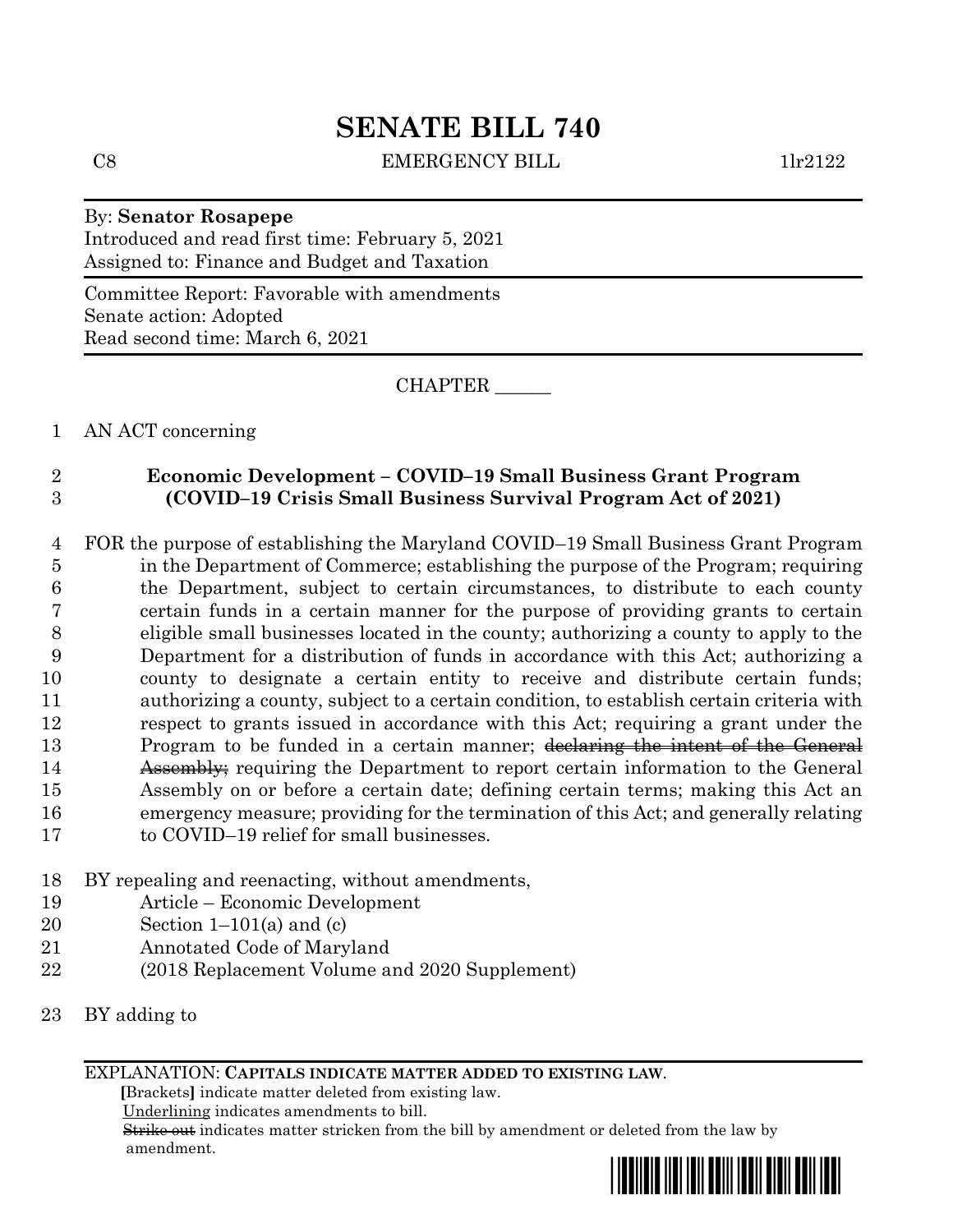|                                    | $\overline{2}$                                                                                              | <b>SENATE BILL 740</b>                                                                                                                                                                                                                        |
|------------------------------------|-------------------------------------------------------------------------------------------------------------|-----------------------------------------------------------------------------------------------------------------------------------------------------------------------------------------------------------------------------------------------|
| 1<br>$\overline{2}$<br>3<br>4<br>5 |                                                                                                             | Article – Economic Development<br>Section 5–1701 through 5–1704 to be under the new subtitle "Subtitle 17. Maryland"<br>COVID-19 Small Business Grant Program"<br>Annotated Code of Maryland<br>(2018 Replacement Volume and 2020 Supplement) |
| 6<br>7                             | SECTION 1. BE IT ENACTED BY THE GENERAL ASSEMBLY OF MARYLAND,<br>That the Laws of Maryland read as follows: |                                                                                                                                                                                                                                               |
| $8\,$                              |                                                                                                             | <b>Article – Economic Development</b>                                                                                                                                                                                                         |
| 9                                  | $1 - 101.$                                                                                                  |                                                                                                                                                                                                                                               |
| 10                                 | (a)                                                                                                         | In this division the following words have the meanings indicated.                                                                                                                                                                             |
| 11                                 | $\left( \mathrm{c}\right)$                                                                                  | "Department" means the Department of Commerce.                                                                                                                                                                                                |
| 12                                 |                                                                                                             | SUBTITLE 17. MARYLAND COVID-19 SMALL BUSINESS GRANT PROGRAM.                                                                                                                                                                                  |
| 13                                 | $5 - 1701.$                                                                                                 |                                                                                                                                                                                                                                               |
| 14<br>15                           | (A)<br><b>INDICATED.</b>                                                                                    | IN THIS SUBTITLE THE FOLLOWING WORDS HAVE THE MEANINGS                                                                                                                                                                                        |
| 16<br>17                           | (B)<br><b>GRANT PROGRAM.</b>                                                                                | "PROGRAM" MEANS THE MARYLAND COVID-19 SMALL BUSINESS                                                                                                                                                                                          |
| 18                                 | (C)                                                                                                         | "SMALL BUSINESS" MEANS AN ENTITY THAT:                                                                                                                                                                                                        |
| 19<br>20                           | PROPRIETORSHIPS;                                                                                            | (1)<br>IS INDEPENDENTLY OWNED AND OPERATED, INCLUDING SOLE                                                                                                                                                                                    |
| 21                                 |                                                                                                             | (2)<br>IS NOT A SUBSIDIARY OF ANOTHER FIRM;                                                                                                                                                                                                   |
| 22                                 |                                                                                                             | (3)<br>IS NOT DOMINANT IN ITS FIELD OF OPERATION; AND                                                                                                                                                                                         |
| $23\,$<br>24                       |                                                                                                             | (4)<br>DID NOT EMPLOY IN ITS OPERATIONS MORE THAN 50 FULL-TIME<br>EQUIVALENT EMPLOYEES DURING CALENDAR YEAR 2019.                                                                                                                             |
| $25\,$                             | $5 - 1702.$                                                                                                 |                                                                                                                                                                                                                                               |
| 26<br>$27\,$                       | (A)                                                                                                         | THERE IS A MARYLAND COVID-19 SMALL BUSINESS GRANT<br>PROGRAM IN THE DEPARTMENT.                                                                                                                                                               |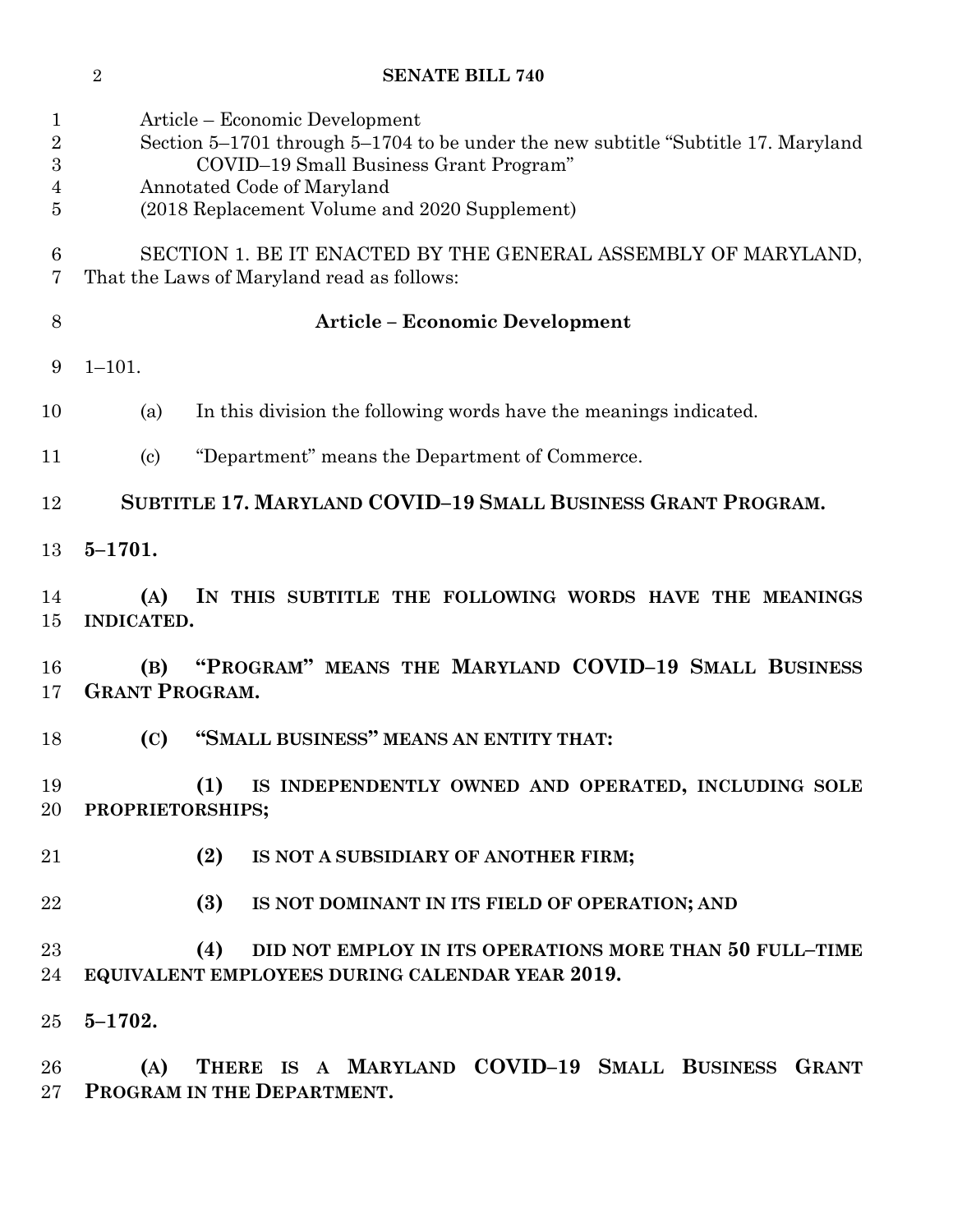**(B) THE PURPOSE OF THE PROGRAM IS TO PROVIDE FUNDING TO EACH COUNTY TO ISSUE EMERGENCY RELIEF FUNDING DURING CALENDAR YEARS 2021 AND 2022 TO SMALL BUSINESSES LOCATED IN THE COUNTY THAT HAVE EXPERIENCED AT LEAST A 25% REDUCTION IN GROSS RECEIPTS DURING THE COVID–19 PANDEMIC RESULTING FROM EITHER:**

**(1) LOCAL, STATE, OR FEDERAL COVID–19 QUARANTINE RULES; OR**

**(2) MARKET FORCES.**

**(C) THE DEPARTMENT SHALL ADMINISTER THE PROGRAM.**

**5–1703.**

 **(A) SUBJECT TO SUBSECTION (B) OF THIS SECTION, TO CARRY OUT THE PURPOSES OF THE PROGRAM, THE DEPARTMENT SHALL DISTRIBUTE TO EACH COUNTY A PORTION OF FUNDS FROM THE PROGRAM ON A PER CAPITA BASIS.**

 **(B) (1) A COUNTY MAY APPLY TO THE DEPARTMENT FOR A DISTRIBUTION OF FUNDS IN ACCORDANCE WITH SUBSECTION (A) OF THIS SECTION FOR THE PURPOSE OF PROVIDING GRANTS TO ELIGIBLE SMALL BUSINESSES LOCATED IN THE COUNTY.**

 **(2) THE COUNTY MAY DESIGNATE A COUNTY ENTITY TO RECEIVE AND DISTRIBUTE THE FUNDS ALLOCATED UNDER SUBSECTION (A) OF THIS SECTION.**

 **(3) SUBJECT TO PARAGRAPH (4) OF THIS SUBSECTION, THE COUNTY MAY ESTABLISH ELIGIBILITY AND APPLICATION REQUIREMENTS FOR GRANTS ISSUED IN ACCORDANCE WITH PARAGRAPH (1) OF THIS SUBSECTION, THE AMOUNT OF THE GRANTS, AND THE PURPOSES FOR WHICH THE GRANTS MAY BE EXPENDED.**

 **(4) IF THE SMALL BUSINESS IS PARTICIPATING IN THE WORK SHARING UNEMPLOYMENT INSURANCE PROGRAM ESTABLISHED UNDER TITLE 8, SUBTITLE 12 OF THE LABOR AND EMPLOYMENT ARTICLE AT THE TIME OF APPLICATION FOR THE GRANT UNDER THE PROGRAM, THE COUNTY OR THE COUNTY'S DESIGNEE SHALL AWARD AN ADDITIONAL AMOUNT EQUAL TO 10% OF THE AMOUNT THAT THE SMALL BUSINESS WOULD OTHERWISE RECEIVE UNDER THIS SUBSECTION.**

**(C) (1) A GRANT UNDER THE PROGRAM SHALL BE FUNDED THROUGH:**

 **(I) TO THE EXTENT AVAILABLE, FEDERAL CORONAVIRUS RELIEF MONEY PROVIDED TO THE STATE; AND**